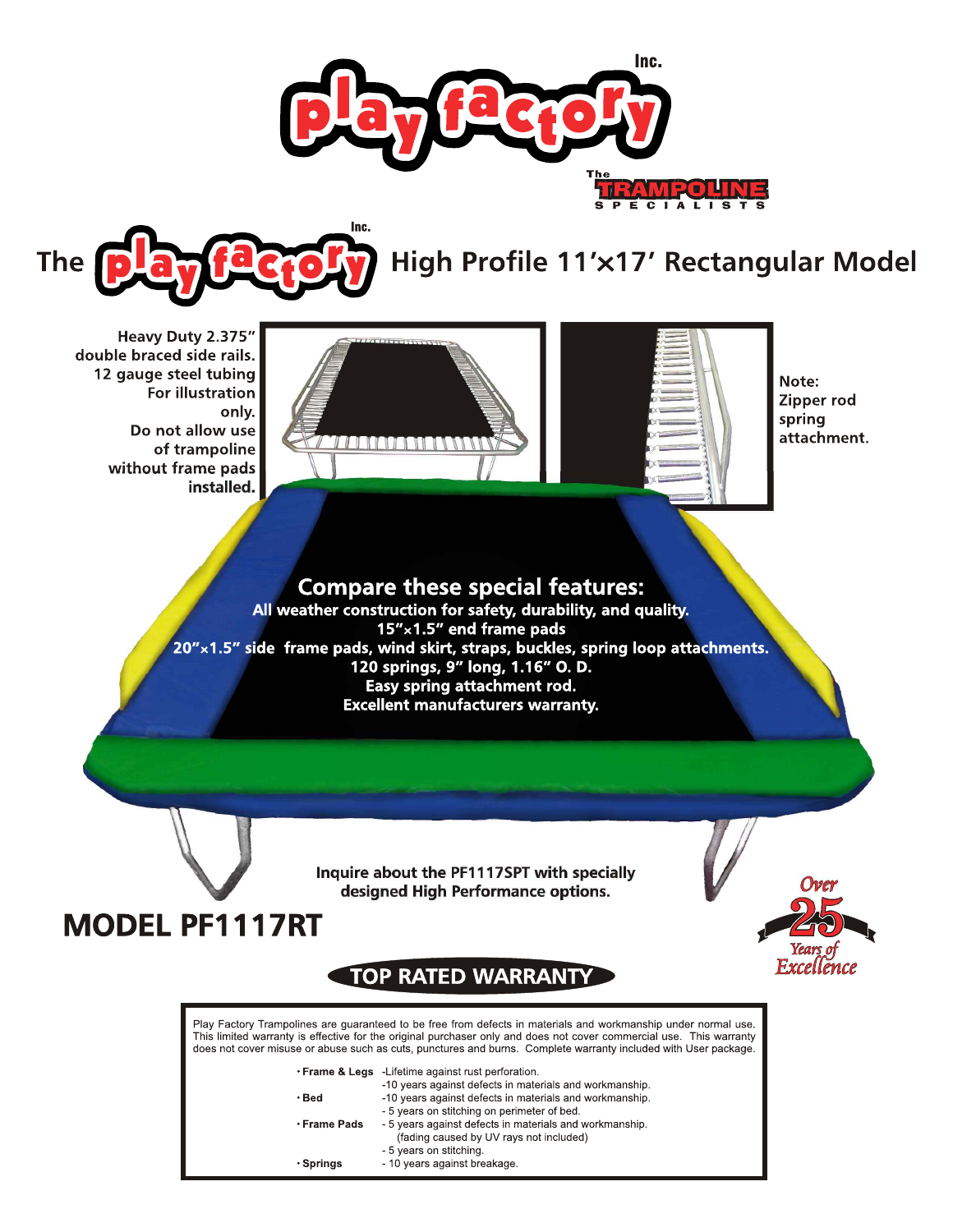#### **Play Factory Trampoline Specifications**

#### *Model PF1117RT - 11'x17' Rectangular Trampoline*  **Play Factory Frame**

The strength and quality of the materials used, combined with superior design, make a stable foundation that is necessary for safety, optimum spring performance and the overall durability of this trampoline.

- Heavy-duty 12 ga. galvanized steel with 2.375" outer dimension x .109" wall thickness.
- 55,000 psi tensile strength, 50,000 yield strength.
- Rectangular trampoline with integrated side braces and only 4 frame pieces. Much stronger design with fewer pieces. Easier to assemble.
- Patented "Flo-Coat®" and galvanizing process. Triple coated for superior shine and rust resistance.
- Frame measures 10'6"x16'8". Bed measures 7'x14'.
- Weighs 402 lbs. Measures 36" to top of frame from ground.

#### **Play Factory Spring Attachment**

A corrugated iron rod (zipper rod) is mig-welded onto the inside of the frame. The springs attach onto this rod, setting them below the top of the frame. This allows for a much freer spring movement with less interference by the frame pads.

- Actually adds extra strength to the frame. (Vs. drilling holes or punched slots, which can weaken the frame and allow moisture to accumulate).
- Spring "hook ups" and "take downs" much easier and more efficient than drilled holes in frame.
- Extremely durable.

#### **Play Factory Springs**

Extra length, tapered, high performance springs, made to Play Factory specifications. These springs are largely responsible for a soft, deep, extra high bounce that separates a Play Factory Trampoline apart from other consumer trampolines.

- Galvanized, 9" long x 1.16" in diameter, 56 coils, tapered on both ends. (Some manufacturers use 6" to 8.5" springs with a much smaller diameter and much less durability).
- 120 springs.
- Stress relieved for longer wear.
- Performance rated for over one million cycles.

#### **Play Factory Bed (Mat)**

It affects the bounce, safety and life span of the trampoline. Play Factory uses only the best material manufactured specifically for consumer trampolines.

- Seamless polypropylene mesh called Permatron®.
- Designed for maximum durability against sun, rain and cold.
- Calendered process features a smooth surface that is much less abrasive.
- Interlocking weave makes the fabric run resistant even if cut or punctured.
- UV resistant.

#### **Play Factory Frame Pads**

Safety is a Number One priority with Play Factory. Each frame pad is designed to secure around the outer frame and is 15" wide x 1.5" thick on the ends and 20" wide on the sides. This easily allows the pads to fully cover the frame, springs and stitching.

- Covering is made of 18 oz PVC vinyl that is UV resistant. (Many trampolines are found with inferior vinyl, unreliable pad attachments and an insufficient thickness & width of pad).
- Rated durable from -40F to 100F. (-40C to 38C)